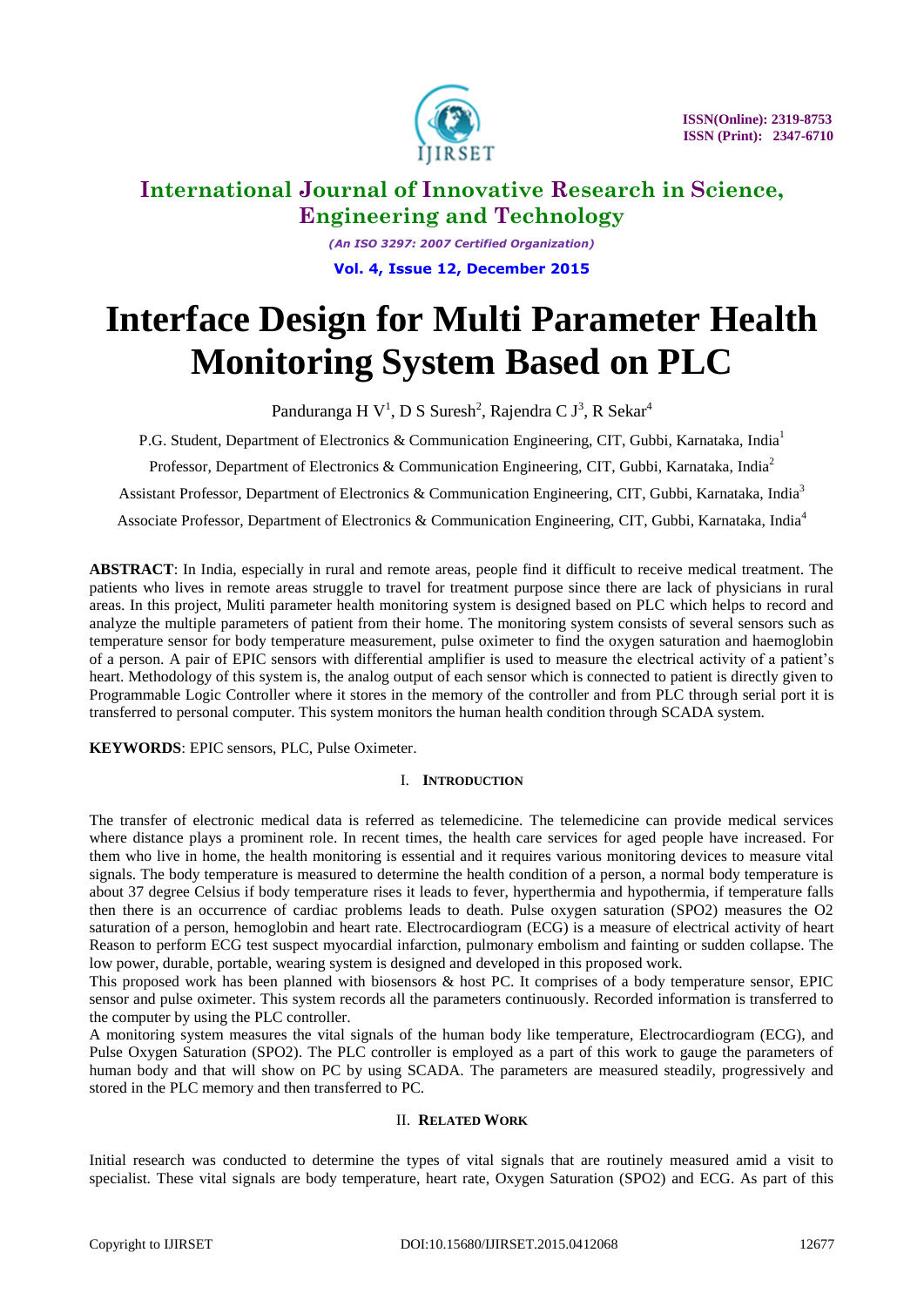

*(An ISO 3297: 2007 Certified Organization)*

#### **Vol. 4, Issue 12, December 2015**

project, simple device based on PLC is developed. The business interest for this sort of device was found and research on similar devices at present sold was performed. The market for Health monitoring system was \$ 11 Billion in the year 2008 according to the report of Berg Insight. It is found some devices which offers similar physiological monitoring system.

Several Microcontrollers were used to design the patient monitoring system which consists of transmitter and receiver, in the transmitter part there are microcontroller, ADC, Power supply, LCD and the transmitting modem. 8051 controller used to design monitoring system in which several biosensors output are given to ADC where the analog output is converted to digital and it is connected to the input terminals of the controllers. The output of the controller is stored and displayed on PC. Later stage, the patient monitoring system was updated with other controllers like ATMEL which replaced the earlier 8051 controllers. In which AVR064 and similar kinds of controller were used to record the physiological parameters through different sensors and analog to digital converters.

ATMEGA 128 AVR controllers, 89s52 Controllers, ATMEGA 32 controllers and many similar controllers were used to design health monitoring system which required analog to digital conversion and the data which is recorded through biosensors were not able to store.

Zigbee based patient monitoring system were designed in later stage in which zigbee transceivers were used in both transmitter and receiver part and the AVR controllers were used to capture the data from various biosensors, SMS based health monitoring system was the additional application which updated in later stage which used the GSM modem as shown in figure 1.



Fig.1: ZIGBEE based Patient monitoring System

The physiological monitoring system was designed using several medical sensors and those are connected to patient's body and continuous analysis will be done by medical staff or doctor. The sensors are connected to controllers and the data is stored and displayed on PC. Similarly by using GSM modem the output is sent to physician or family doctor he analyze the patient and give better treatment. Later stage wireless shirts were designed for few parameters in which several sensors were incorporated in it which records the medical data and through controller such as MC9s08GB it is stored and displayed on computer system. 3v 50mAh rechargeable batteries, ADC, 2.4GHz wireless module were used to design the system. In later stage, the high level controllers were used to design the physiological parameter monitoring system in which LPC1768/67/65/64/63 part of ARM cortex-M3 based controllers were used. It is the next generation core which offers system enhancement such as enhanced features.

ARM-9 Embedded system was the latest technology used in the design of multi-parameter health monitoring system which consists of arm-9 s3c2440 embedded system, data acquisition board, Bluetooth communication module, GSM module, and other modules. The system used to measure various medical parameters such a Blood pressure, Heart rate and ECG of the patient which is recorded through various sensors to data acquisition board the board is connected to controller in which data can be stored and send to personal computer through serial bluetooth module and to doctor's mobile through GSM module. Later stages, researches were conducted to find the non contact sensors which can record the vital signals of human body. This technology became a boon for the medical field and many physiological parameters were measured through non contact sensors.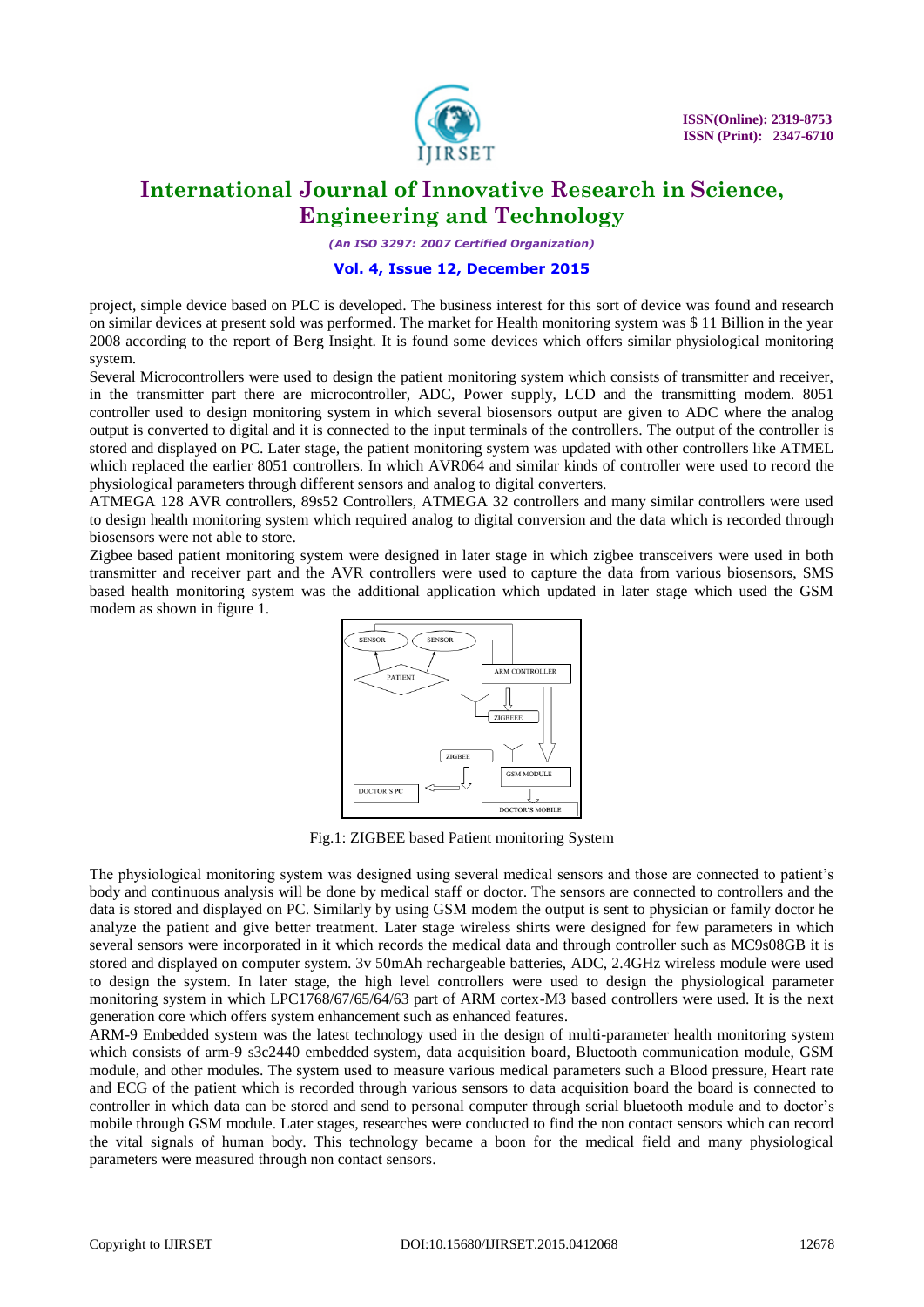

*(An ISO 3297: 2007 Certified Organization)*

#### **Vol. 4, Issue 12, December 2015**

In this project, the DS18b20 temperature sensor is used. Similarly for ECG measurement, instead of using conventional electrode such as Ag/Agcl pair of PS25251 EPIC sensors is used. In case of conventional electrodes, the gels and adhesive can cause skin disturbance to the patient and chest straps can be hard to fit, uncomfortable to wear and not generally dependable.

Given all previous work, the main contribution of this project is as follows,

- 1. The implementation of real time, light weight, wearable sensors to send physiological parameter to PC and to store large amount of medical data in controller for further analysis
- 2. The implementation of output using supervisor control and data acquisition (SCADA)
- 3. EPIC sensors are used instead of electrodes which are noncontact and avoid gel and other chest straps which cause skin irritation.
- 4. Real-time storage using microSD slot and Ethernet options are implemented in PLC.

#### III. **METHODOLOGY**

The figure 2 depicts the simple outline of the system hardware. The proposed work intended to accept few inputs to measure physiological parameters of human such as body temperature, SPO2, and ECG. The inputs from the sensors are incorporated and handled. Then the outcomes are given to host PC which stores the information into a database. The analysis can be shown on Graphical user interface (GUI) running on a PC. Once the user has connected to the receiver unit, information is consequently upgraded on the screen. Temperature, SPO2, and ECG are displayed on the screen. The information is plotted on a period chart which can be altered to show information received from any of the sensors.



Fig.2: Block diagram

#### IV.**HARDWARE REQUIREMENTS**

#### A. Temperature measurement

The body temperature is measured through a temperature sensor, the temperature reading depends on which part of the body is used to measure temperature, usually temperature at arm is used to measure and it is about 36.5 degree Celsius. The temperature sensor used here is DS18B20.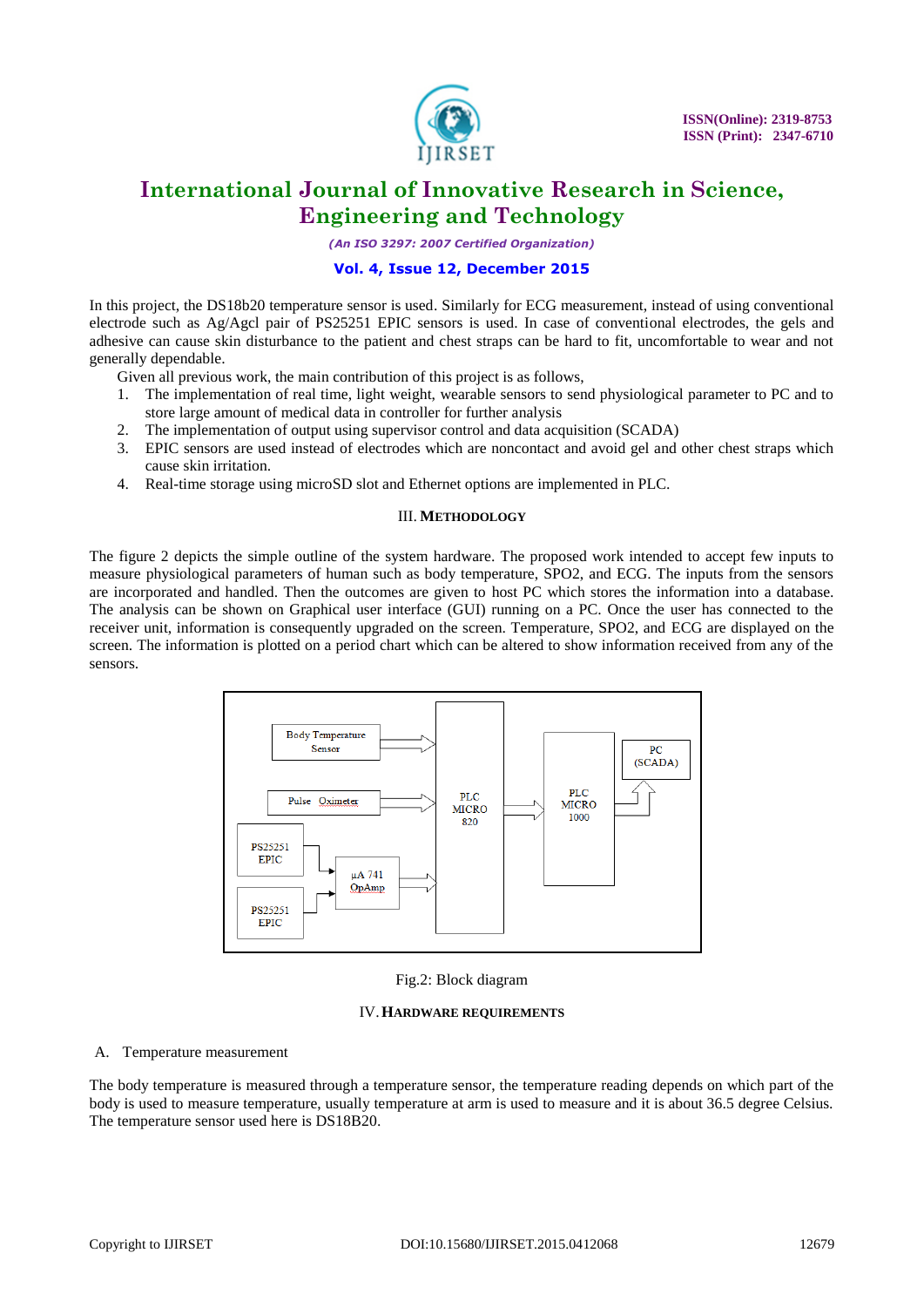![](_page_3_Picture_0.jpeg)

*(An ISO 3297: 2007 Certified Organization)*

#### **Vol. 4, Issue 12, December 2015**

#### B. SPO2 measurement

SPO2 is said to be a fifth vital signal of the human body, Pulse oximeter is used to measure the SPO2; pulse oximeter is a noninvasive method in which it measures the person's blood oxygen saturation.

C. Programmable Logic Controller

Programmable logic controller is an extraordinary type of controller which usually accepts the data in any format and controls the machine. The instructions and special functions are stored in memory of the PLC controller which includes on/off control, timing, counting, arithmetic and data handling. Unlike general purpose computer, PLC is designed for multiple inputs and outputs arrangements. Each sensor which is interfaced with body is directly given to the controller without any analog to digital converters since PLC have the application of direct digital converter (DDC) in it. PLC is a best illustration for hard real time system since output results must be generated in response to input conditions within stipulated period.

There are four fundamental segments in PLC, that is processor or controller, I/O (Input/output) modules, power supply and programming software that runs in a PC in addition to these PLC have SDcard slot to store the large medical data for further analysis and PLC also consist of network interface. The PLC used in this project is Micro820 and Micro Logix 1000.

#### V. **SOFTWARE REQUIREMENTS**

- CCW vesion-6
- Ladder logic programming
- RS-Linx
- RS-Emulator
- **SCADA**

SCADA (Supervisory control and data acquisition) is a graphical user interface tool for recording and analyzing real time information through PLC controller into personal computer. In this project, SCADA systems are used to monitor and display the vital signals of the human body.

#### VI. **RESULTS**

The designed prototype shows the 12V power supply, DS18B20 temperature sensor, two PS25251 EPIC sensor, specially designed dual power supply,  $\mu$ A741 differential amplifier and two Programmable logic controller's Micro820 and MicroLogix1000.

The USB cable which is connected to MicroLogix 1000 PLC shown in figure 3 will be connected to Personal computer system and then parameters measured are displayed on the SCADA.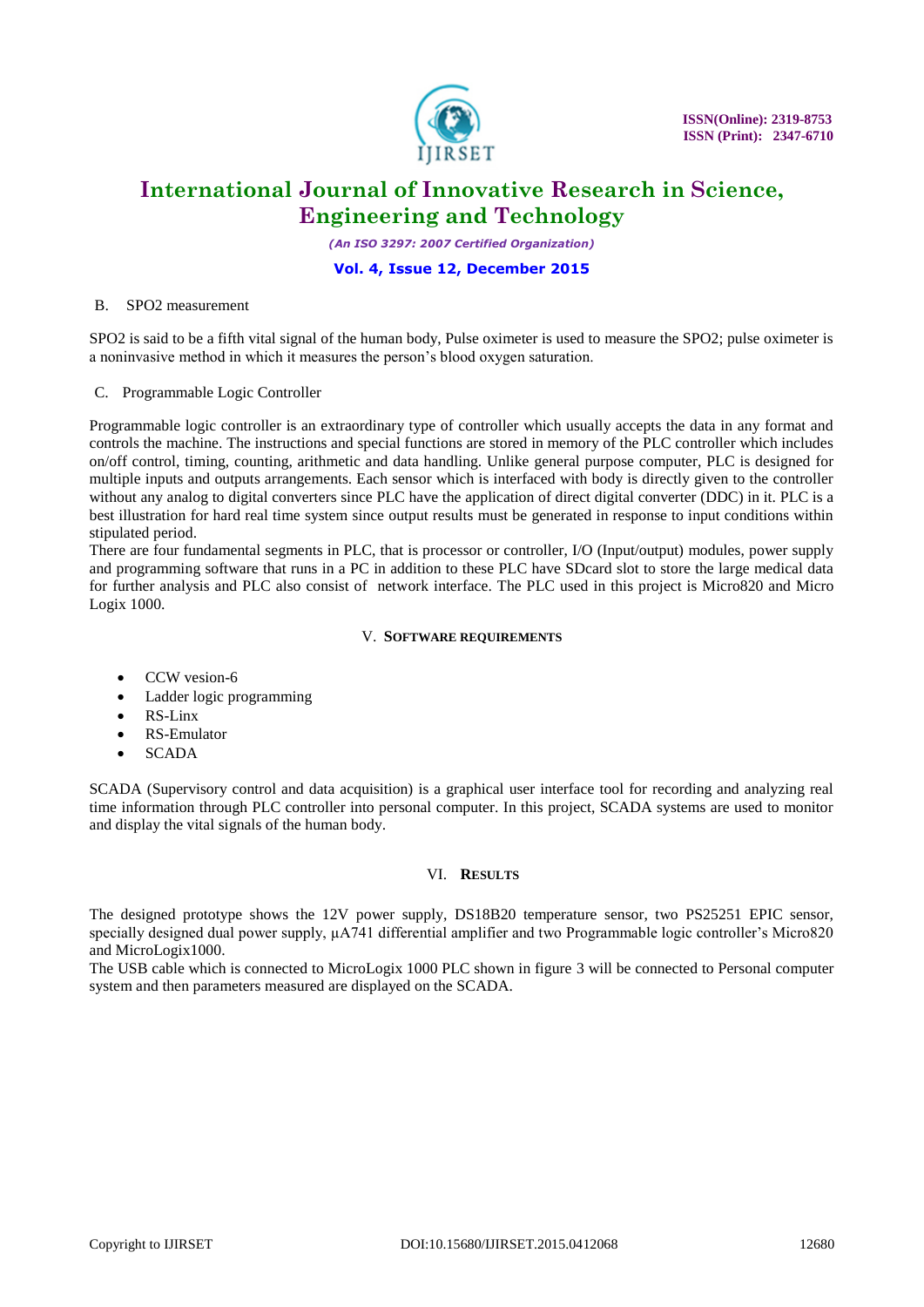![](_page_4_Picture_0.jpeg)

 **ISSN(Online): 2319-8753 ISSN (Print): 2347-6710** 

## **International Journal of Innovative Research in Science, Engineering and Technology**

*(An ISO 3297: 2007 Certified Organization)* **Vol. 4, Issue 12, December 2015**

![](_page_4_Picture_4.jpeg)

Fig.3: Hardware setup

After hardware connections and each sensors which are connected to the patient records the vital signals of a person and stores in a controller then it is displayed on the SCADA system as shown in below figure 4.

![](_page_4_Figure_7.jpeg)

Fig 4: Snap Shot of results

### VII. **CONCLUSION**

The proposed system uses PLC controllers and a SCADA system to screen and showcase the vital signals of a person. The system also consists of a dry contact sensor for a measurement of ECG which dosen't require any sort of direct contact or gel contact to the human body. The direct digital controller minimize the processing operation by connecting three thermistor outputs from the sensors directly to the PLC controller. SCADA (Supervisory Controller of Data Acquisition) is used to display the results graphically and with clear response.

#### VIII. **FUTURE SCOPE**

By knowing the methodology of PLC controller used in the proposed work, it can be used to measure other physilogical parameters such as blood pressure measurement, skin response measurement and stress measurement. The